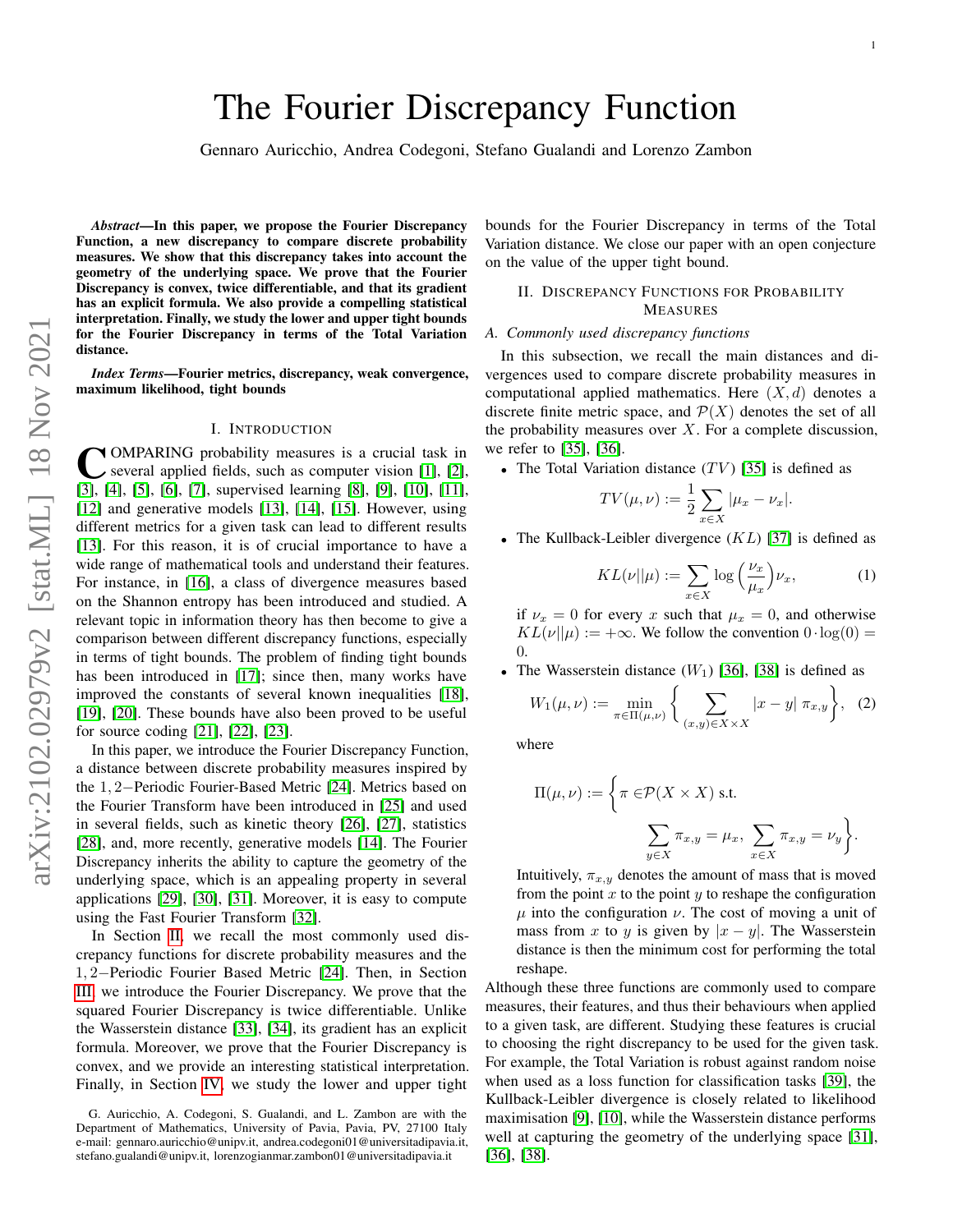## *B. The* 1, 2−*Periodic Fourier-based Metric*

In this subsection, we review the main notions about the Fourier Transform of discrete measures (DFT) and about Fourier Based Metrics [\[26\]](#page-6-15), [\[24\]](#page-6-13), [\[25\]](#page-6-14). For a complete discussion on the DFT, we refer to [\[40\]](#page-6-29).

In what follows, we fix  $X = I_N$ , where  $I_N \subset [0, 1]$  is defined as

$$
I_N := \left\{0, \frac{1}{N}, \dots, \frac{N-1}{N}\right\},\
$$

for any given  $N \in \mathbb{N}$ . A discrete measure  $\mu$  on  $I_N$  is then defined as

$$
\mu := \sum_{j=0}^{N-1} \mu_j \delta_{\frac{j}{N}}, \tag{3}
$$

where the values  $\mu_j$  are non-negative real numbers such that  $\sum_{j=0}^{N-1} \mu_j = 1$ . Since any discrete measure supported on  $I_N$  is fully characterised by the N−uple of positive values  $(\mu_0, \ldots, \mu_{N-1})$ , we refer to discrete measures and vectors interchangeably.

**Definition 1.** *The Discrete Fourier Transform (DFT) of*  $\mu$  *is the* N−*dimensional vector*  $\hat{\mu} := (\hat{\mu}_0, \dots, \hat{\mu}_{N-1})$  *defined as* 

$$
\hat{\mu}_k := \sum_{j=0}^{N-1} \mu_j e^{-2\pi i \frac{j}{N} k}, \qquad k \in \{0, \dots, N-1\}.
$$
 (4)

**Remark 1.** *Since the complex exponential function*  $k \rightarrow$ e −2πi <sup>j</sup> <sup>N</sup> k *is a* N−*periodic function for any integer* j*, we set*

$$
\hat{\mu}_k := \hat{\mu}_{mod_N(k)}
$$

*for any*  $k \in \mathbb{Z}$ *, where*  $mod_N(k)$  *is the N*-*modulo operation. In particular,*  $\hat{\mu}_{-k} = \hat{\mu}_{N-k}$  *for any*  $k \in \{0, ..., N - 1\}$ *.* 

Remark 2. *The DFT of a discrete measure can be expressed as a linear map:*

$$
(\hat{\mu}_0, \dots, \hat{\mu}_{N-1}) = \Omega \cdot (\mu_0, \dots, \mu_{N-1}),
$$
 (5)

*where*  $\Omega$  *is the*  $N \times N$  *matrix defined as* 

$$
\Omega := \begin{bmatrix} \omega_{0,0} & \omega_{0,1} & \dots & \omega_{0,N-1} \\ \omega_{1,0} & \omega_{1,1} & \dots & \omega_{1,N-1} \\ \dots & \dots & \dots & \dots \\ \omega_{N-1,0} & \omega_{N-1,1} & \dots & \omega_{N-1,N-1} \end{bmatrix}, \quad (6)
$$

and  $\omega_{k,j} := e^{-2\pi i \frac{j}{N}k}$ . Since the matrix  $\Omega$  is invertible, the *DFT is a bijective function.*

We now introduce the 1, 2−Periodic Fourier-based Metric [\[24\]](#page-6-13).

**Definition 2.** Let  $\mu$  and  $\nu$  be two discrete measures over  $I_N$ . *The* 1, 2−*Periodic Fourier-based Metric is defined as*

$$
f_{1,2}^2(\mu,\nu) := \int_{[0,1]} \frac{\left|\sum_{j=0}^{N-1} (\mu_j - \nu_j) e^{-2\pi i j k}\right|^2}{|k|^2} dk. \tag{7}
$$

In [\[24\]](#page-6-13), it is proved that the integral in [\(7\)](#page-1-1) converges for any pair of probability measures  $\mu$  and  $\nu$ , and that  $f_{1,2}$  is equivalent to  $W_1$ .

## III. THE FOURIER DISCREPANCY FUNCTION

<span id="page-1-0"></span>In this section, we introduce the Fourier Discrepancy function, inspired by [\(7\)](#page-1-1).

We compare the Fourier Discrepancy Function with other discrepancies, and we show with an example its ability to take into account the geometry of the underlying space. Then, we prove that the Fourier Discrepancy Function is convex, and we provide the explicit formula for the gradient and the Hessian matrix of its corresponding loss function. Finally, we present a statistical model with Gaussian noise in the space of frequencies, in which the minimisation of the Fourier Discrepancy is equivalent to the maximisation of the likelihood.

Remark 3. *Herein, we only consider one-dimensional discrete measures, but all the results may be extended to a multidimensional setting.*

*Moreover, for the sake of simplicity, we assume that* N *is an even number.*

Since 
$$
\hat{\mu}_k = \hat{\mu}_{N-k}
$$
, we have  
\n
$$
|\hat{\mu}_k - \hat{\nu}_k| = |\hat{\mu}_{N-k} - \hat{\nu}_{N-k}|,
$$
\n(b) Find the mass that the *k*th discrete frequencies, give us the

which means that the  $k$ -th discrete frequencies give us the same information of the  $(N - k)$ -th ones. Therefore, we only consider the first  $\frac{N}{2} - 1$  frequencies and we take half of the  $\frac{N}{2}$ -th frequency. We then propose the following discrete version of the metric in [\(7\)](#page-1-1).

Definition 3. *We define the Fourier Discrepancy function*  $\mathbb{F}: \mathcal{P}(I_N) \times \mathcal{P}(I_N) \to [0, +\infty)$  as

$$
\mathbb{F}^{2}(\mu,\nu) := \sum_{k=1}^{\frac{N}{2}-1} \frac{|\hat{\mu}_{k} - \hat{\nu}_{k}|^{2}}{|k|^{2}} + \frac{\left|\frac{1}{2}(\hat{\mu}_{\frac{N}{2}} - \hat{\nu}_{\frac{N}{2}})\right|^{2}}{|\frac{N}{2}|^{2}}
$$

$$
= \sum_{k=1}^{\frac{N}{2}-1} \frac{|\hat{\mu}_{k} - \hat{\nu}_{k}|^{2}}{|k|^{2}} + \frac{|\hat{\mu}_{\frac{N}{2}} - \hat{\nu}_{\frac{N}{2}}|^{2}}{|N|^{2}}.
$$
(9)

<span id="page-1-2"></span>**Remark 4.** *The function*  $\mathbb F$  *is a distance on*  $\mathcal P(I_N)$ *. Moreover, the following holds:*

$$
\frac{1}{N}C_1 \cdot W_1 \le \mathbb{F} \le C_2 \cdot W_1,\tag{10}
$$

*where*  $C_1$ ,  $C_2$  *are positive constants that do not depend from* N. *This follows from the equivalence between the Fourier-based metric and the Wasserstein distance [\[24\]](#page-6-13).*

Example 1. *Figure [1](#page-2-0) shows the behaviours of different discrepancy functions when comparing Dirac's delta distributions. We have omitted the KL, since it is always equal to*  $+\infty$ *whenever the supports of the two distributions are disjoint. We highlight how the Fourier discrepancy, similarly to the*  $W_1$ *, is able to take into account the geometry of the underlying space.*

<span id="page-1-1"></span>To conclude, we provide an upper bound for the Fourier Discrepancy with respect to the Total Variation and the Kullback-Leibler.

<span id="page-1-3"></span>**Proposition 1.** *For any pair of probability measures*  $\mu$  *and*  $\nu$ *, we have that*

$$
\mathbb{F}(\mu,\nu) \le \frac{2}{\sqrt{6}} \pi \, TV(\mu,\nu). \tag{11}
$$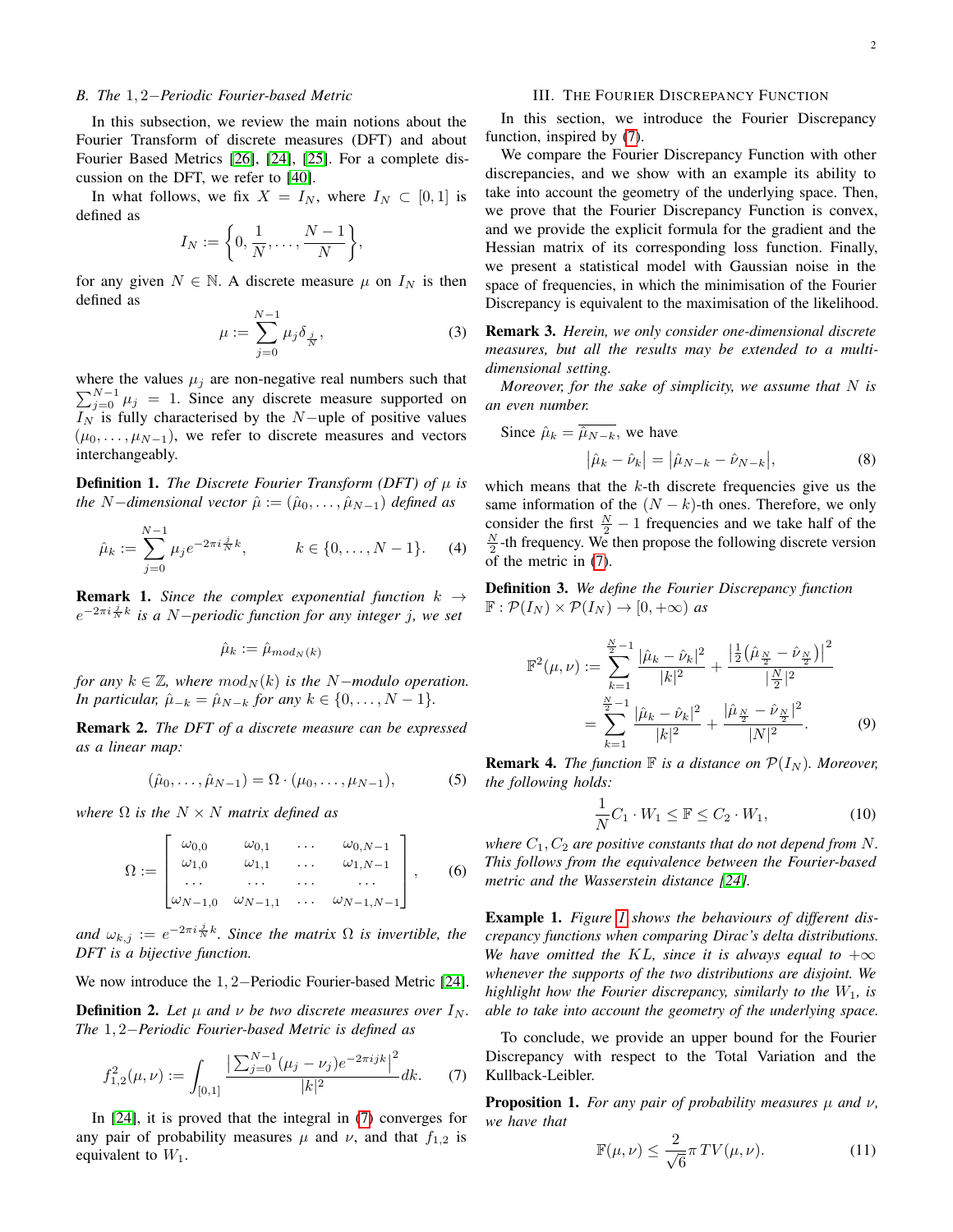

<span id="page-2-0"></span>Fig. 1. Distance between  $\delta_0$  and  $\delta_n$ . We have scaled the distances for visual convenience.

#### The proof is reported in Appendix [A.](#page-7-0)

Remark 5. *Using the Pinsker's inequality [\[41\]](#page-6-30), we also obtain the following bound:*

$$
\mathbb{F}(\mu,\nu) \leq \frac{\pi}{\sqrt{3}}\sqrt{KL(\mu||\nu)}.
$$

### *A. Analytical properties*

In what follows, we study the analytical properties of the Fourier Discrepancy Function.

Let us introduce the matrix  $\mathbb{K} := \text{diag}(b)$ , where the vector b is defined as

<span id="page-2-1"></span>
$$
b := \frac{1}{2} \left( 1, 1^{-2}, \dots, \left( \frac{N}{2} - 1 \right)^{-2}, \frac{2}{N^2}, \left( \frac{N}{2} - 1 \right)^{-2}, \dots, 1^{-2} \right)
$$
\n(12)

We can express the Fourier Discrepancy function as a quadratic form:

$$
\mathbb{F}^2(\mu, \nu) = (\hat{\mu} - \hat{\nu})^T \mathbb{K}(\hat{\mu} - \hat{\nu})
$$
  
= 
$$
(\mu - \nu)^T \Omega^T \mathbb{K} \Omega(\mu - \nu),
$$
 (13)

where  $\Omega$  is the DFT matrix defined in [\(6\)](#page-1-2).

We now study the matrix  $\mathbb{H} := \Omega^T \mathbb{K} \Omega$  to derive the analytical properties of the Fourier Discrepancy.

Proposition 2. *The matrix* H *is positive definite and its eigenvalues are given by*

$$
\lambda_i = N \cdot b_i, \qquad i = 0, \dots, N - 1,
$$

*where* b *is the vector in* [\(12\)](#page-2-1)*.*

Since  $\mathbb H$  is positive definite, there exists a matrix  $\mathbb L$  such that  $\mathbb{L}^T \mathbb{L} = \mathbb{H}$ . Therefore, we can write

$$
\mathbb{F}(\mu - \nu) = ||\mathbb{L}(\mu - \nu)||.
$$

Since  $\mathbb F$  is given by the composition of a linear function with the norm operator, we have the following.

**Proposition 3.** *The Fourier Discrepancy is convex in*  $\mu - \nu$ .

In many applications, discrepancies are used to evaluate how different a given probability measure is from a target one. An established tool to perform this comparison is the loss function.

For any given  $\nu \in \mathcal{P}(I_N)$ , we define the Fourier Loss Function  $L_{\nu} : \mathcal{P}(I_N) \to [0, \infty)$  as

$$
L_{\nu}(\mu) := \mathbb{F}^2(\mu, \nu). \tag{14}
$$

We are able to explicitly express the gradient and the Hessian matrix of this function.

Proposition 4. *For any probability measure* ν*, the function* L<sup>ν</sup> *is twice differentiable. Moreover, its gradient and Hessian matrix are expressed through the explicit formulae:*

$$
(\nabla L_{\nu})_l(\mu) = \frac{\partial L_{\nu}}{\partial \mu_l}(\mu) = 2 \sum_{j=0}^{N-1} (\mu_j - \nu_j) \cdot \text{Re}\left(\hat{b}_{j-l}\right) \tag{15}
$$

*and*

$$
(HL_{\nu})_{h,l}(\mu) = \frac{\partial^2 L_{\nu}}{\partial \mu_h \partial \mu_l}(\mu) = 2 \operatorname{Re} \left( \hat{b}_{h-l} \right), \qquad (16)
$$

*where*  $\hat{b}$  *is the Fourier Transform of the vector b.* 

*In particular,*  $L_{\nu}$  *is a convex function for any*  $\nu \in \mathcal{P}(I_N)$ *.* 

#### *B. Statistical interpretation*

We now show how the minimisation of the Fourier Discrepancy is related to the maximum likelihood estimator in classification models with a random noise. This is a classic framework in machine learning, where we often assume the existence of an underlying probabilistic model that generates the data [\[9\]](#page-5-8), [\[42\]](#page-6-31). This model is typically expressed as

<span id="page-2-3"></span>
$$
y_i = f(x_i; \theta) + \epsilon_i, \qquad i = 1, \dots, m,
$$
 (17)

where  $(x_1, y_1), \ldots, (x_m, y_m)$  are the data,  $\epsilon_1, \ldots, \epsilon_m$  are i.i.d. random noises,  $f$  is a function that specifies the model structure, and  $\theta$  is the parameter that has to be optimised.

Let us suppose that, for every  $i = 1, \ldots, m$ ,  $\hat{\epsilon}_i \sim \mathcal{CN}(0, \Sigma)$ , where  $\mathcal{CN}(0,\Sigma)$  is the circularly-symmetric complex normal distribution with zero mean and covariance matrix  $\Sigma$ , defined as  $\Sigma := \text{diag} (2\sigma^2 \beta)$ , for some  $\sigma > 0$ , and where  $\beta$  is given by

$$
\beta := \left(0, 1^2, \ldots, \left|\frac{N}{2} - 1\right|^2, \left|\frac{N^2}{2}\right|, \left|\frac{N}{2} - 1\right|^2, \ldots, 1^2\right).
$$

For a complete discussion on complex normal distributions, we refer to [\[43\]](#page-6-32).

The likelihood of the observations  $(x, y) = (x_i, y_i)_{i=1,\dots,m}$ is then given by

<span id="page-2-2"></span>
$$
\mathbb{P}(y|x,\theta) = \prod_{i=1}^{m} \mathbb{P}(y_i = f_i + \epsilon_i)
$$
  
\n
$$
= \prod_{i=1}^{m} \mathbb{P}(\hat{y}_i = \hat{f}_i + \hat{\epsilon}_i)
$$
  
\n
$$
= C \cdot \prod_{i=1}^{m} \exp\left[-\frac{1}{2}(\hat{y}_i - \hat{f}_i)^H \Sigma^{-1}(\hat{y}_i - \hat{f}_i)\right]
$$
  
\n
$$
= C \cdot \exp\left[-\frac{1}{2\sigma^2} \sum_{i=1}^{m} \mathbb{F}^2(y_i, f_i)\right],
$$
(18)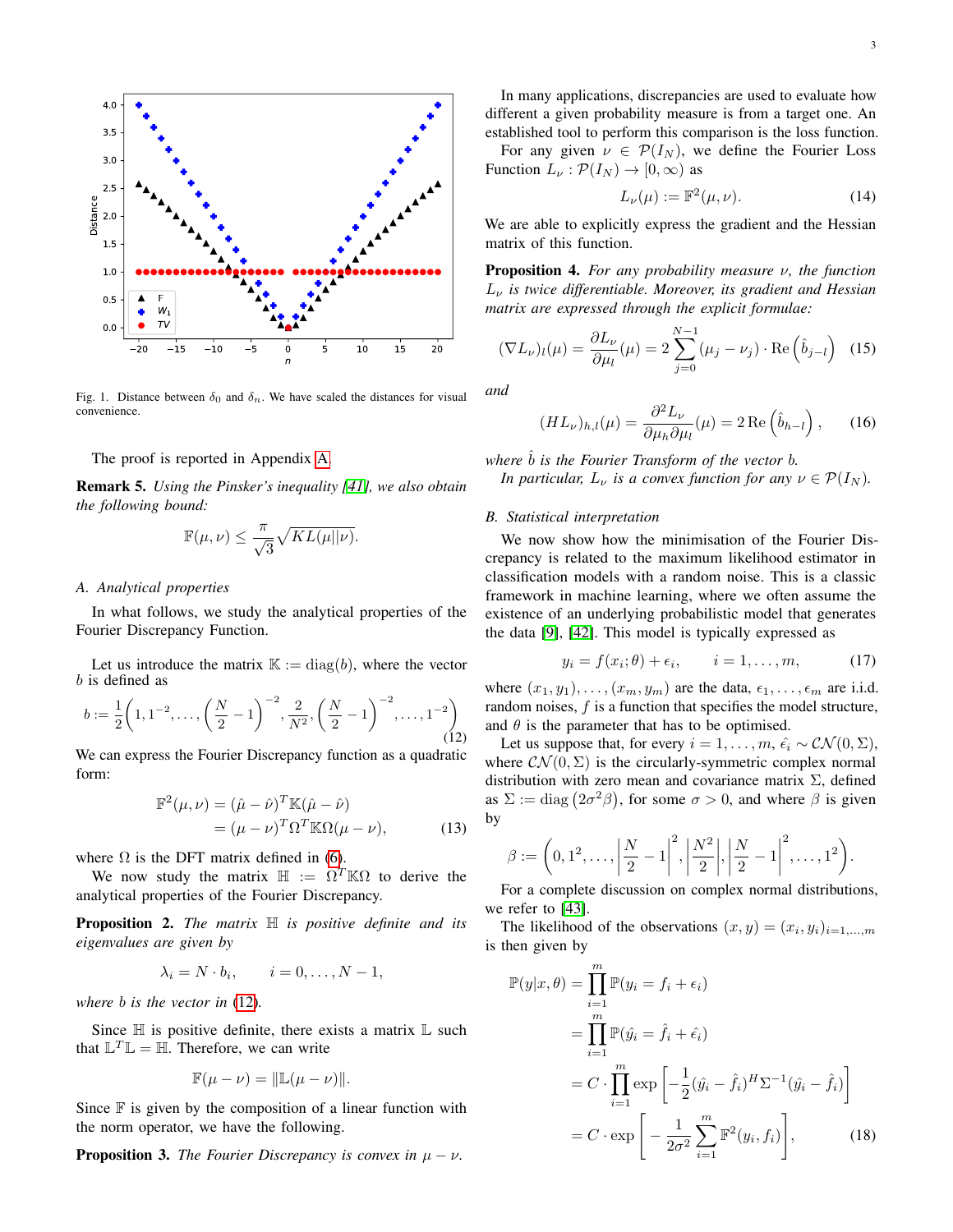provided that the mass of  $y_i$  is the same as  $f_i$ , for every  $\hat{i} = 1, \ldots, m$ . The vector  $(\hat{y}_i - \hat{f}_i)^H$  denotes the conjugate transpose of  $(\hat{y}_i - \hat{f}_i)$  and C is a positive constant that does not depend on the data.

By taking the logarithm in [\(18\)](#page-2-2), we obtain the following result.

Theorem 1. *Let us consider a model of the form* [\(17\)](#page-2-3)*, where*  $(x_1, y_1), \ldots, (x_m, y_m)$  *are the data and*  $\epsilon_1, \ldots, \epsilon_m$  *are distributed as described above. Then, the value of* θ *maximising the likelihood of the data is the one minimising the Fourier Discrepancy*

$$
\frac{1}{m}\sum_{i=1}^m L_{\delta_{y_i}}\left(f(x_i; \theta)\right).
$$

Notice that the structure of the covariance matrix  $\Sigma$  measures how the error on the  $k^{th}$  frequency is weighted. As the variance grows, we are more willing to accept discrepancies between the real value of the frequency and the predicted one. In particular, for  $k = 0$ , we have a null variance Gaussian (i.e. a Dirac's delta). Therefore the model does not admit any error on the null frequency:  $\mu$  and  $\nu$  must have the same mass.

#### IV. TIGHT BOUNDS

<span id="page-3-0"></span>In this section, we study the tight bounds for the Fourier Discrepancy in terms of the Total Variation distance.

A first result is given in Proposition [1.](#page-1-3) However, what we aim to find are the lower and upper tight bounds, respectively  $C_L(\theta)$  and  $C_U(\theta)$ , defined, for any given  $\theta \in (0,1]$ , as

$$
C_L(\theta) := \inf_{\mu,\nu: TV(\mu,\nu) = \theta} \mathbb{F}(\mu,\nu),\tag{19}
$$

$$
C_U(\theta) := \sup_{\mu,\nu: TV(\mu,\nu) = \theta} \mathbb{F}(\mu,\nu).
$$
 (20)

Due to the linearity of the DFT, we have that

$$
\mathbb{F}(\mu,\nu)^2 = \sum_{k=1}^{\frac{N}{2}} \frac{|(\widehat{\mu-\nu})_k|^2}{|k|^2},
$$

we then set  $\Delta := \mu - \nu$  and express both TV and F as functions of  $\Delta$ , rather than  $\mu$  and  $\nu$ .

We now introduce and study the space of null sum measures.

Definition 4. *We say that a real measure* ∆ *is a null sum measure if*

$$
\sum_{i=0}^{N-1} \Delta_i = 0.
$$

*We denote by* Θ *the set of all the null sum measures.*

Given any pair of probability measures  $\mu$  and  $\nu$ , their difference is a null sum measure. As the following result shows, up to a multiplicative constant, the converse is also true.

<span id="page-3-3"></span>**Proposition 5.** *Given any non-zero*  $\Delta \in \Theta$  *and*  $\theta \in (0,1]$ *, there exists*  $C > 0$  *and a pair of probability measures*  $(\mu, \nu)$ *such that*

$$
\mu - \nu = C \cdot \Delta
$$
 and  $TV(\mu, \nu) = \theta$ .

*Proof.* Let  $C := \frac{\theta}{TV(\Delta)}$  and  $\tilde{\Delta} := C \cdot \Delta$ , which are welldefined since  $TV(\Delta) \neq 0$  for any non-zero  $\Delta$ .

Then, for the 1-homogeneity of  $TV$ , we have that  $TV(\widetilde{\Delta}) = \frac{\theta}{TV(\Delta)} \cdot TV(\Delta) = \theta.$ 

Let  $\tilde{\mu}$  and  $\tilde{\nu}$  be, respectively, the positive and negative part of  $\Delta$ . Therefore,  $\Delta = \tilde{\mu} - \tilde{\nu}$  and  $\tilde{\mu}_i, \tilde{\nu}_i \ge 0$  for any *i*.<br>We have that We have that

<span id="page-3-1"></span>
$$
2\theta = \sum_{i} |\tilde{\Delta}_i| = \sum_{i} \tilde{\mu}_i + \sum_{i} \tilde{\nu}_i,
$$
 (21)

and moreover, since  $\tilde{\Delta}$  is a null sum measure:

<span id="page-3-2"></span>
$$
0 = \sum_{i} \widetilde{\Delta}_{i} = \sum_{i} \widetilde{\mu}_{i} - \sum_{i} \widetilde{\nu}_{i}.
$$
 (22)

From [\(21\)](#page-3-1) and [\(22\)](#page-3-2) follows easily that  $\sum_i \tilde{\mu}_i = \sum_i \tilde{\nu}_i = \theta$ . We now define

$$
\mu := \widetilde{\mu} + (1 - \theta)\delta_0, \quad \nu := \widetilde{\nu} + (1 - \theta)\delta_0.
$$

We have that  $\mu$  is a probability measure since  $\mu_i \geq 0$  for any *i* and  $\sum_i \mu_i = \sum_i \widetilde{\mu}_i + (1 - \theta) = 1$ . The same holds for  $\nu$ .

Moreover, 
$$
\mu - \nu = \Delta
$$
, hence  $TV(\mu, \nu) = TV(\Delta) = \theta$ .  $\square$ 

Remark 6. *Thanks to Proposition [5,](#page-3-3) and for the* 1*-homogeneity of* F*, we have that*

$$
C_L(\theta) = \inf_{\substack{\Delta \in \Theta:\\ \Delta \neq 0}} \mathbb{F}\left(\frac{\theta}{TV(\Delta)} \Delta\right)
$$

$$
= \theta \cdot \inf_{\substack{\Delta \in \Theta:\\ \Delta \neq 0}} \frac{\mathbb{F}(\Delta)}{TV(\Delta)},
$$
(23)

*and, analogously,*

<span id="page-3-4"></span>
$$
C_U(\theta) = \theta \cdot \sup_{\substack{\Delta \in \Theta:\\ \Delta \neq 0}} \frac{\mathbb{F}(\Delta)}{TV(\Delta)}.
$$
 (24)

*A. Lower tight bound*

Let us define the complex vector  $\omega_k \in \mathbb{C}^N$  as

$$
\omega_k = \left(e^{i\frac{2\pi k}{N}0}, e^{i\frac{2\pi k}{N}1}, \dots, e^{i\frac{2\pi k}{N}(N-1)}\right).
$$

Since  $\{\omega_k\}_{k=0,\dots,N-1}$  is an orthogonal basis of  $\mathbb{C}^n$  [\[40\]](#page-6-29), for any  $\Delta \in \Theta$  there exists a unique N-tuple of complex coefficients  $(\lambda^{(k)})_k$  such that

$$
\Delta = \sum_{k=0}^{N-1} \lambda^{(k)} \omega_k.
$$

We define

<span id="page-3-5"></span>
$$
\Xi := \left\{ \Delta \in \Theta : \sum_{k=0}^{N-1} |\lambda^{(k)}| = 1 \right\}.
$$
 (25)

From [\(23\)](#page-3-4), and for the 1-homogeneity of both  $TV$  and  $\mathbb{F}$ , we have that: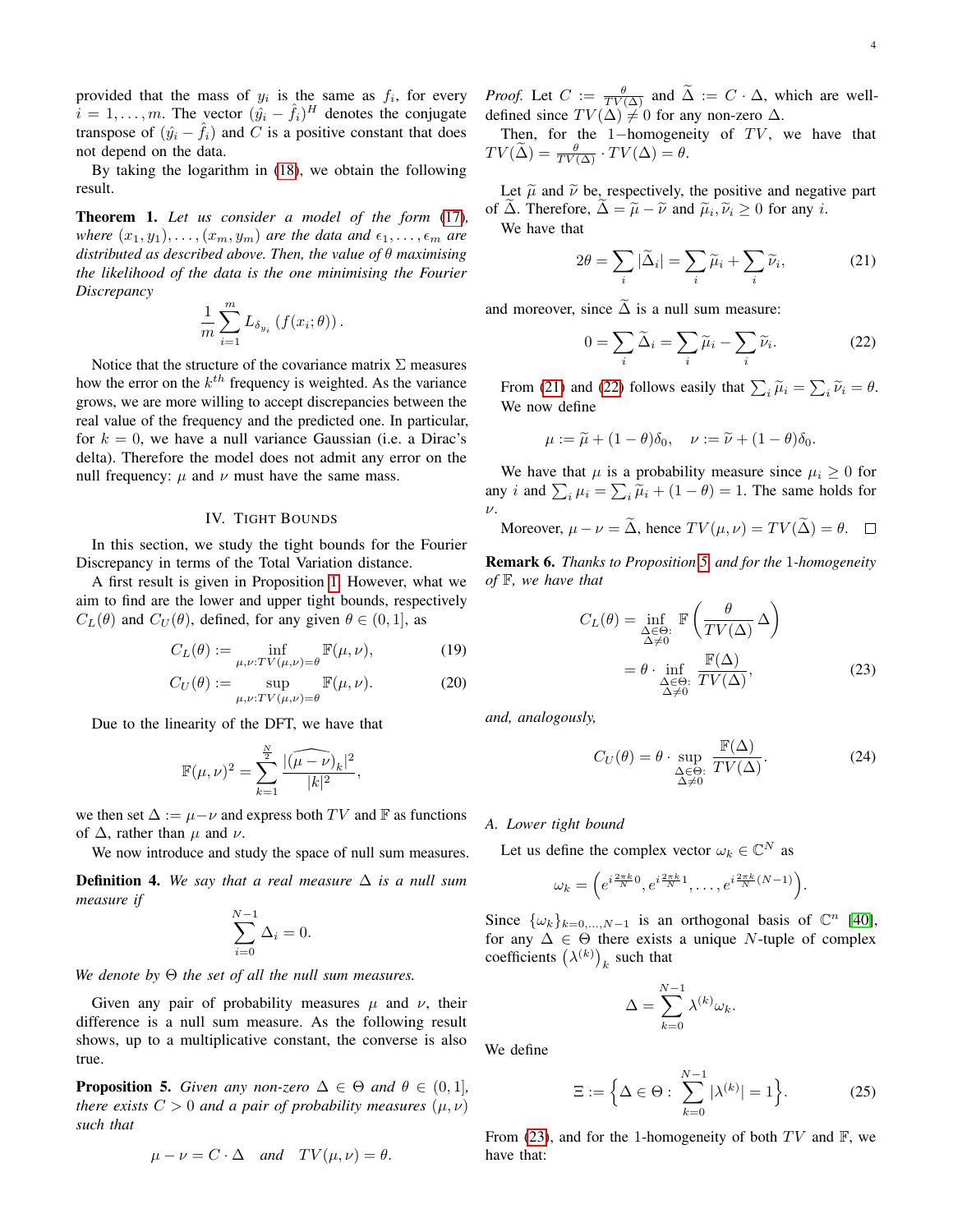$$
C_{L}(\theta) = \theta \cdot \inf_{\substack{\Delta \in \Theta:\\ \Delta \neq 0}} \frac{\mathbb{F}\left(\frac{\Delta}{\sum |\lambda^{(k)}|}\right)}{TV\left(\frac{\Delta}{\sum |\lambda^{(k)}|}\right)} \frac{\sum |\lambda^{(k)}|}{\sum |\lambda^{(k)}|},
$$

$$
= \theta \cdot \inf_{\Delta \in \Xi} \frac{\mathbb{F}(\Delta)}{TV(\Delta)}.
$$
(26)

<span id="page-4-2"></span>Lemma 2. *We have that*

$$
\sup_{\Delta \in \Xi} TV(\Delta) = \frac{N}{2},\tag{27}
$$

and the supremum is attained at  $\Delta = \omega_{\frac{N}{2}}$ .

*Proof.* Since  $|(\omega_k)_j| = |e^{i\frac{2\pi jk}{N}}| = 1$  for all j and k, we have that  $TV(\omega_k) = \frac{N}{2}$ . Then, for any  $\Delta \in \Theta$  such that  $\sum |\lambda^{(k)}| =$ 1, we have

$$
TV(\Delta) = TV\left(\sum_{k=0}^{N-1} \lambda^{(k)} \omega_k\right) = \frac{1}{2} \sum_{j=0}^{N-1} \left| \sum_{k=0}^{N-1} \lambda^{(k)} (\omega_k)_j \right|
$$
  

$$
\leq \frac{1}{2} \sum_{j=0}^{N-1} \sum_{k=0}^{N-1} \left| \lambda^{(k)} (\omega_k)_j \right| = \frac{1}{2} \sum_{k=0}^{N-1} \left| \lambda^{(k)} \right| \sum_{j=0}^{N-1} |(\omega_k)_j|
$$
  

$$
= \frac{N}{2} \sum_{k=0}^{N-1} \left| \lambda^{(k)} \right| = \frac{N}{2}.
$$

Finally, notice that  $\omega_{\frac{N}{2}} \in \Theta$  since  $(\omega_{\frac{N}{2}})_j = e^{i\pi j} = (-1)^j$ , therefore  $\omega_{\frac{N}{2}}$  is real and  $\sum_{j=0}^{N-1} (\omega_{\frac{N}{2}})_j = 0$ .

<span id="page-4-0"></span>**Lemma 3.** *For any*  $\Delta \in \Theta$ *, the Fourier Discrepancy is given by*

$$
\mathbb{F}^{2}(\Delta) = N^{2} \bigg( \sum_{k=1}^{\frac{N}{2}-1} \frac{|\lambda^{(k)}|^{2}}{k^{2}} + \frac{|\lambda^{(\frac{N}{2})}|^{2}}{|N|^{2}} \bigg). \tag{28}
$$

*Proof.* For any  $j = 0, \ldots, N - 1$ , we have that the DFT of  $\omega_j$ is given by

$$
\widehat{(\omega_j)}_k = \sum_{l=0}^{N-1} e^{-i\frac{2\pi}{N}lk} (\omega_j)_l = \sum_{l=0}^{N-1} e^{-i\frac{2\pi}{N}l(k-j)} = N\delta_{k-j}.
$$

Hence, for the linearity of the DFT:

$$
\widehat{\Delta}_k = \sum_{j=0}^{N-1} \lambda^{(j)} \widehat{(\omega_j)}_k = N \sum_{j=0}^{N-1} \lambda^{(j)} \delta_{k-j} = N \lambda^{(k)}.
$$

<span id="page-4-3"></span>Lemma 4. *We have that*

$$
\inf_{\Delta \in \Xi} \ \mathbb{F}(\Delta) = 1,
$$

*and the infimum is attained at*  $\Delta = \omega_{\frac{N}{2}}$ *.* 

*Proof.* Let  $\Delta \in \Xi$ . Then  $\lambda^{(0)} = \sum_j \Delta_j = 0$ . Moreover, since  $\Delta$  is real, we have that  $\widehat{\Delta}_k = \widehat{\Delta}_{N-k}$  for any  $k = 1, ..., N - 1$ , hence  $|\lambda^{(k)}| = |\lambda^{(N-k)}|$ . If we define

$$
\gamma_j := \begin{cases} 2|\lambda^{(j)}| & \text{for } j = 1, \dots, \frac{N}{2} - 1, \\ |\lambda^{(\frac{N}{2})}| & \text{for } j = \frac{N}{2}, \end{cases}
$$

from [\(28\)](#page-4-0) we obtain

$$
\mathbb{F}^2(\Delta) = \left(\frac{N}{2}\right)^2 \sum_{k=1}^{\frac{N}{2}} \frac{\gamma_k^2}{k^2},
$$

while the constraint  $(25)$  is written as

$$
\sum_{j=1}^{\frac{N}{2}} \gamma_j = 1.
$$

<span id="page-4-1"></span>It is easy to see that the minimum is achieved when  $\gamma_{\frac{N}{2}} = 1$ and  $\gamma_j = 0$  for  $j = 1, ..., \frac{N}{2} - 1$ . Therefore  $\Delta = \omega_{\frac{N}{2}}^{\frac{N}{2}} \in \Xi$ , and  $\mathbb{F}(\Delta) = 1$ .  $\Box$ 

Combining [\(26\)](#page-4-1) with Lemma [2](#page-4-2) and Lemma [4,](#page-4-3) we infer that the lower tight bound is attained at  $\Delta = [-1, 1, -1, 1, \dots, 1].$ Thanks to Proposition [5,](#page-3-3) we can conclude with the following theorem.

**Theorem 5.** *The lower tight buond*  $C_L(\theta)$  *is given by* 

$$
C_L(\theta) = \frac{2\theta}{N},\tag{29}
$$

*and is attained at*

$$
\mu = \frac{2\theta}{N}[1, 0, 1, 0, \dots, 0] + (1 - \theta)\delta_0,
$$
  

$$
\nu = \frac{2\theta}{N}[0, 1, 0, 1, \dots, 1] + (1 - \theta)\delta_0.
$$

## *B. Upper tight bound*

First, we introduce a suitable class of null sum measures.

**Definition 5.** For any  $i, j \in \{0, \ldots, N-1\}$ , we define the *measure* ηi,j *as*

$$
\eta_{i,j} := \delta_i - \delta_j.
$$

<span id="page-4-5"></span>**Theorem 6.** Let  $\Delta$  be a null sum measure on  $\{0, \ldots, N-1\}$ . *Then, we can express*  $\Delta$  *as*  $\Delta = TV(\Delta) \cdot \Delta'$ *, where*  $\Delta'$  *is a convex combination of*  $\{\eta_{i_k,j_k}\}_k$  *such that, for any pair*  $\eta_{i_k,j_k}$ and  $\eta_{i_{k'},j_{k'}},$  we have

<span id="page-4-4"></span>
$$
i_k \neq j_{k'} \tag{30}
$$

*for any*  $k \neq k'$ .

*Proof.* Let  $\Delta$  be a null sum measure. Without loss of generality,  $\Box$  we can reorder the values of  $\Delta$  as follows:

$$
\Delta=(\alpha_1,\ldots,\alpha_r,-\beta_1,\ldots,-\beta_l,0,\ldots,0),
$$

where  $r + l \le N$ ,  $\alpha_i$ ,  $\beta_j > 0$ ,  $\alpha_i \le \alpha_{i+1}$ ,  $\beta_j \le \beta_{j+1}$ , for any *i* and *j*, and  $\sum \alpha_i = \sum \beta_j$ .

Without loss of generality, we assume that

$$
\alpha_1 \leq \beta_1.
$$

Hence, we can write

$$
\Delta = \alpha_1 \eta_{0,r} + \Delta^{(1)}
$$

,

where

$$
\Delta^{(1)} = (0, \alpha_2^{(1)}, \dots, \alpha_r^{(1)}, -\beta_1^{(1)}, \dots, -\beta_l^{(1)}, 0, \dots, 0)
$$
  
 :=  $(0, \alpha_2, \dots, \alpha_r, -(\beta_1 - \alpha_1), -\beta_2, \dots, -\beta_l, 0, \dots, 0).$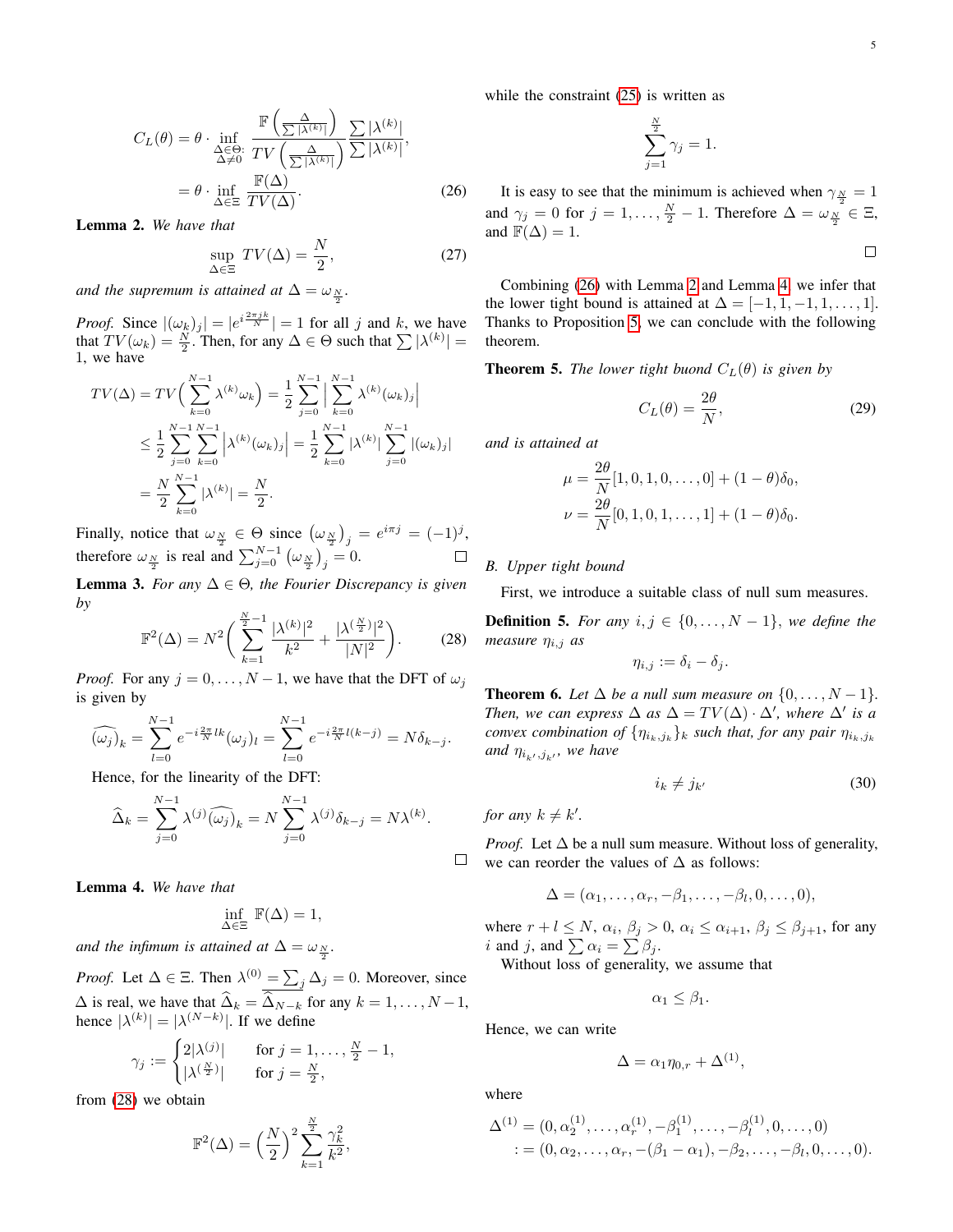Next, we compare  $\alpha_2^{(1)}$  and  $\beta_1^{(1)}$  and repeat the process until every entry vanishes. At the end, we find

$$
\Delta = \lambda_1 \eta_{0,r} + \dots + \lambda_k \eta_{r-1,N-1}
$$
  
=: 
$$
\sum_k \lambda_k \eta_{i_k,j_k}.
$$
 (31)

Notice that each  $\eta_{i,j}$  in [\(31\)](#page-5-10) is such that  $i < r$  and  $j \geq r$ by construction, which implies condition [\(30\)](#page-4-4).

Since by hypothesis, for any  $l = 0, \ldots, N - 1$ , all the *l*-th entries  $(\eta_{i_k,j_k})_i$  have the same sign, we can write

$$
|\Delta_l| = \left| \sum_k \lambda_k(\eta_{i_k,j_k})_l \right| = \sum_k \lambda_k |(\eta_{i_k,j_k})_l|.
$$

Therefore:

$$
TV(\Delta) = \frac{1}{2} \sum_{l} |\Delta_l| = \frac{1}{2} \sum_{l} \sum_{k} \lambda_k |(\eta_{i_k, j_k})_l|
$$
  

$$
= \frac{1}{2} \sum_{k} \sum_{l} \lambda_k |(\eta_{i_k, j_k})_l|
$$
  

$$
= \frac{1}{2} \sum_{k} \lambda_k \sum_{l} |(\eta_{i_k, j_k})_l| = \sum_{k} \lambda_k,
$$

since  $\sum_{l} |(\eta_{i,j})_l| = 2$  for any i, j. To conclude, it suffices to set

$$
\Delta' := \frac{1}{TV(\Delta)} \Delta = \sum_{k} \widetilde{\lambda}_{k} \eta_{i_k, j_k},
$$

where  $\widetilde{\lambda}_k := \frac{\lambda_k}{\sum_l \lambda_l} > 0$ , and  $\sum_k \widetilde{\lambda}_k = 1$ .  $\Box$ 

**Theorem 7.** *There exist*  $i^*, j^* \in \{0, \ldots, N-1\}$  *such that, for any*  $\theta \in (0, 1]$ *:* 

$$
\theta \cdot \eta_{i^*,j^*} = \underset{TV(\Delta) = \theta}{\operatorname{argmax}} \mathbb{F}(\Delta). \tag{32}
$$

*Proof.* First, let us define

$$
(i^*, j^*) := \underset{i,j \in \{0, \ldots, N-1\}}{\operatorname{argmax}} \mathbb{F}(\eta_{i,j}),\tag{33}
$$

which exists since the maximum is taken over a finite set. For any  $\theta \in (0, 1]$  and any null sum measure  $\Delta$  with  $TV(\Delta) = \theta$ , thanks to Theorem [6,](#page-4-5) we can write  $\Delta = \theta \cdot \sum_{k} \lambda_k \eta_{i_k, j_k}$ .

From the 1-homogeneity and the convexity of  $F$ , we obtain:

$$
\mathbb{F}(\Delta) = \mathbb{F}\left(\theta \cdot \sum_{k} \lambda_{k} \eta_{i_{k},j_{k}}\right) = \theta \cdot \mathbb{F}\left(\sum_{k} \lambda_{k} \eta_{i_{k},j_{k}}\right)
$$
  
\n
$$
\leq \theta \cdot \sum_{k} \lambda_{k} \mathbb{F}\left(\eta_{i_{k},j_{k}}\right) \leq \theta \cdot \sum_{k} \lambda_{k} \mathbb{F}\left(\eta_{i^{\star},j^{\star}}\right)
$$
  
\n
$$
= \theta \cdot \mathbb{F}\left(\eta_{i^{\star},j^{\star}}\right) = \mathbb{F}\left(\theta \cdot \eta_{i^{\star},j^{\star}}\right).
$$

As a straightforward consequence, we get the following result.

<span id="page-5-11"></span>**Corollary 1.** *The upper tight bound*  $C_U(\theta)$  *is given by* 

$$
C_U(\theta) = \theta \cdot \mathbb{F}(\eta_{i^*,j^*}).
$$
\n(34)

 $\Box$ 

Corollary [1](#page-5-11) allows to search for the upper tight bound over a finite set of points. By explicit computation of the Fourier Discrepancy (see Appendix [B\)](#page-7-1), we have that

<span id="page-5-10"></span>
$$
\mathbb{F}^{2}(\eta_{j,l}) = \sum_{k=1}^{\frac{N}{2}-1} \frac{2 - 2\cos\left(\frac{2\pi|j-l|}{N}k\right)}{k^2} + \frac{2 - 2\cos(\pi|j-l|)}{N^2}.
$$

Notice that  $\mathbb{F}(\eta_{j,l})$  depends on j and l only through  $d :=$  $|j - l|$ . Hence, we can further restrict to measures of the form  $\eta_{0,d}$ , with  $d \in \{1,\ldots,N-1\}$ . By studying the derivatives with respect to d, it is possible to show that  $d^* = \frac{N}{2}$  is a local minimum for the function  $g : [0, N] \to \mathbb{R}$ , defined as:

$$
g(d) := \sum_{k=1}^{\frac{N}{2}-1} \frac{\cos\left(\frac{2\pi d}{N}k\right)}{k^2} + \frac{\cos(\pi d)}{N^2}.
$$
 (35)

We close our paper with the following open conjecture.

**Conjecture 1.**  $d^* = \frac{N}{2}$  is a global minimum for g.

If our conjecture was true, we would have

$$
C_U(\theta) = \theta \cdot \sqrt{\sum_{k=1}^{\frac{N}{2}-1} \frac{2-2(-1)^k}{k^2} + \frac{2-2(-1)^{\frac{N}{2}}}{N^2}}.
$$

### ACKNOWLEDGMENT

We are deeply indebted to Giuseppe Toscani for several stimulating discussions and valuable suggestions on the Fourier Based Metrics. The research was partially supported by the Italian Ministry of Education, University and Research (MIUR): Dipartimenti di Eccellenza Program (2018–2022) - Dept. of Mathematics "F. Casorati", University of Pavia. The PhD scholarship of Andrea Codegoni is funded by Sea Vision S.r.l..

#### **REFERENCES**

- <span id="page-5-0"></span>[1] S. Angenent, S. Haker, A. Tannenbaum, and L. Zhu, "Optimal mass transport for registration and warping," *International Journal of computer vision*, vol. 60, no. 3, pp. 225–240, 2004.
- <span id="page-5-1"></span>[2] N. Bonneel and D. Coeurjolly, "SPOT: Sliced Partial Optimal Transport," *ACM Transactions on Graphics*, vol. 38, no. 4, pp. 1–13, 2019.
- <span id="page-5-2"></span>[3] G. Auricchio, M. Gualandi, S.and Veneroni, and F. Bassetti, "Computing Kantorovich-Wasserstein distances on  $d$ -dimensional histograms using (d + 1)-partite graphs." in *Proceedings of the 32nd International Conference on Neural Information Processing Systems*, 2018, pp. 5798– 5808.
- <span id="page-5-3"></span>[4] F. Bassetti, S. Gualandi, and M. Veneroni, "On the computation of Kantorovich-Wasserstein distances between two-dimensional histograms by uncapacitated minimum cost flows," *SIAM Journal on Optimization*, vol. 30, no. 3, pp. 2441–2469, 2020.
- <span id="page-5-4"></span>[5] G. Auricchio, F. Bassetti, S. Gualandi, and M. Veneroni, "Computing Wasserstein Barycenters via Linear Programming," in *International Conference on Integration of Constraint Programming, Artificial Intelligence, and Operations Research*, 2019, pp. 355–363.
- <span id="page-5-5"></span>[6] M. Cuturi and A. Doucet, "Fast computation of Wasserstein barycenters," in *International Conference on Machine Learning*, 2014, pp. 685–693.
- <span id="page-5-6"></span>[7] N. Papadakis, "Optimal transport for image processing," Ph.D. dissertation, Université de Bordeaux; Habilitation thesis, 2015.
- <span id="page-5-7"></span>[8] K. Janocha and W. M. Czarnecki, "On Loss Functions for Deep Neural Networks in Classification," *Schedae Informaticae*, vol. 25, pp. 49–59, 2016.
- <span id="page-5-8"></span>[9] Y. Bengio, I. Goodfellow, and A. Courville, *Deep learning*. MIT press, 2017.
- <span id="page-5-9"></span>[10] C. M. Bishop, *Pattern recognition and machine learning*. Springer, 2006.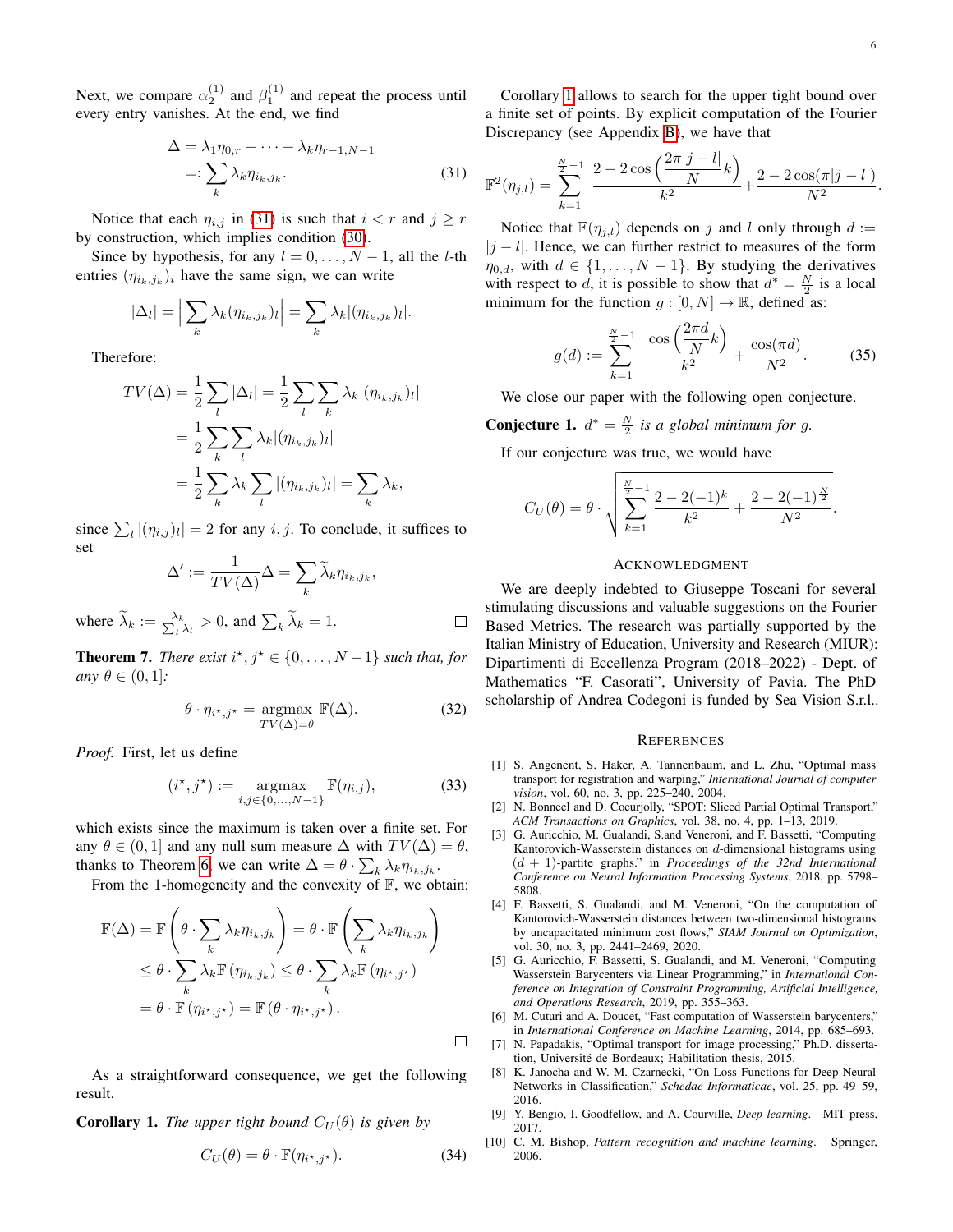- <span id="page-6-0"></span>[11] J. Schmidhuber, "Deep learning in neural networks: An overview," *Neural networks*, vol. 61, pp. 85–117, 2015.
- <span id="page-6-1"></span>[12] C. Frogner, C. Zhang, H. Mobahi, M. Araya-Polo, and T. Poggio, "Learning with a wasserstein loss," in *Proceedings of the 28th International Conference on Neural Information Processing Systems*, vol. 2, 2015, pp. 2053–2061.
- <span id="page-6-2"></span>[13] M. Arjovsky, S. Chintala, and L. Bottou, "Wasserstein generative adversarial networks," in *Proceedings of the 34th International Conference on Machine Learning*, 2017, pp. 214–223.
- <span id="page-6-3"></span>[14] A. F. Ansari, J. Scarlett, and H. Soh, "A characteristic function approach to deep implicit generative modeling," in *Proceedings of the IEEE/CVF Conference on Computer Vision and Pattern Recognition*, 2020, pp. 7478–7487.
- <span id="page-6-4"></span>[15] C.-L. Li, W.-C. Chang, Y. Cheng, Y. Yang, and B. Póczos, "Mmd gan: Towards deeper understanding of moment matching network," *arXiv preprint arXiv:1705.08584*, 2017.
- <span id="page-6-5"></span>[16] J. Lin, "Divergence measures based on the shannon entropy," *IEEE Transactions on Information theory*, vol. 37, no. 1, pp. 145–151, 1991.
- <span id="page-6-6"></span>[17] G. L. Gilardoni, "On the minimum f-divergence for given total variation," *Comptes Rendus Mathematique*, vol. 343, no. 11-12, pp. 763–766, 2006.
- <span id="page-6-7"></span>[18] F. Topsoe, "Some inequalities for information divergence and related measures of discrimination," *IEEE Transactions on Information Theory*, vol. 46, no. 4, pp. 1602–1609, 2000.
- <span id="page-6-8"></span>[19] A. Guntuboyina, S. Saha, and G. Schiebinger, "Sharp inequalities for f-divergences," *IEEE Transactions on Information Theory*, vol. 60, no. 1, pp. 104–121, 2013.
- <span id="page-6-9"></span>[20] G. L. Gilardoni, "On pinsker's and vajda's type inequalities for csiszár's f-divergences," *IEEE Transactions on Information Theory*, vol. 56, no. 11, pp. 5377–5386, 2010.
- <span id="page-6-10"></span>[21] I. Csiszár, "Two remarks to noiseless coding," *Information and Control*, vol. 11, no. 3, pp. 317–322, 1967.
- <span id="page-6-11"></span>[22] ——, "Information-type measures of difference of probability distributions and indirect observation," *studia scientiarum Mathematicarum Hungarica*, vol. 2, pp. 229–318, 1967.
- <span id="page-6-12"></span>[23] I. Sason, "Tight bounds for symmetric divergence measures and a refined bound for lossless source coding," *IEEE Transactions on Information Theory*, vol. 61, no. 2, pp. 701–707, 2014.
- <span id="page-6-13"></span>[24] G. Auricchio, A. Codegoni, S. Gualandi, G. Toscani, and M. Veneroni, "The equivalence of Fourier-based and Wasserstein metrics on imaging problems," *Rendiconti Lincei - Matematica e Applicazioni*, vol. 31, pp. 627–649, 2020.
- <span id="page-6-14"></span>[25] G. Gabetta, G. Toscani, and B. Wennberg, "Metrics for probability distributions and the trend to equilibrium for solutions of the Boltzmann equation," *Journal of statistical physics*, vol. 81, no. 5, pp. 901–934, 1995.
- <span id="page-6-15"></span>[26] J. Carrillo and G. Toscani, "Contractive probability metrics and asymptotic behavior of dissipative kinetic equations," *Rivista Matematica Università di Parma*, vol. 7, no. 6, pp. 75–198, 2007.
- <span id="page-6-16"></span>[27] L. Baringhaus and R. Grübel, "On a class of characterization problems for random convex combinations," *Annals of the Institute of Statistical Mathematics*, vol. 49, no. 3, pp. 555–567, 1997.
- <span id="page-6-17"></span>[28] C. R. Heathcote, "The integrated squared error estimation of parameters," *Biometrika*, vol. 64, no. 2, pp. 255–264, 1977.
- <span id="page-6-18"></span>[29] L. Guibas, Y. Rubner, and C. Tomasi, "The Earth Mover's Distance as a metric for image retrieval," *International journal of computer vision*, vol. 40, no. 2, pp. 99–121, 2000.
- <span id="page-6-19"></span>[30] M. A. Ruzon and C. Tomasi, "Edge, junction, and corner detection using color distributions," *IEEE Transactions on Pattern Analysis and Machine Intelligence*, vol. 23, no. 11, pp. 1281–1295, 2001.
- <span id="page-6-20"></span>[31] G. Peyré and M. Cuturi, "Computational optimal transport: With applications to data science," *Foundations and Trends® in Machine Learning*, vol. 11, no. 5-6, pp. 355–607, 2019.
- <span id="page-6-21"></span>[32] J. W. Cooley, P. A. Lewis, and P. D. Welch, "The fast fourier transform and its applications," *IEEE Transactions on Education*, vol. 12, no. 1, pp. 27–34, 1969.
- <span id="page-6-22"></span>[33] G. Peyré, "Entropic approximation of wasserstein gradient flows," *SIAM Journal on Imaging Sciences*, vol. 8, no. 4, pp. 2323–2351, 2015.
- <span id="page-6-23"></span>[34] B. Lévy and E. L. Schwindt, "Notions of optimal transport theory and how to implement them on a computer," *Computers & Graphics*, vol. 72, pp. 135–148, 2018.
- <span id="page-6-24"></span>[35] E. Çınlar, *Probability and stochastics*. Springer Science & Business Media, 2011.
- <span id="page-6-25"></span>[36] C. Villani, *Optimal transport: old and new*. Springer Science & Business Media, 2008, vol. 338.
- <span id="page-6-26"></span>[37] S. Kullback and R. A. Leibler, "On information and sufficiency," *The annals of mathematical statistics*, vol. 22, no. 1, pp. 79–86, 1951.
- <span id="page-6-27"></span>[38] F. Santambrogio, "Optimal transport for applied mathematicians," *Birkäuser, NY*, vol. 55, no. 58-63, p. 94, 2015.
- <span id="page-6-28"></span>[39] A. Ghosh, H. Kumar, and P. Sastry, "Robust loss functions under label noise for deep neural networks," in *Proceedings of the AAAI Conference on Artificial Intelligence*, vol. 31, no. 1, 2017.
- <span id="page-6-29"></span>[40] K. R. Rao and P. C. Yip, *The transform and data compression handbook*. CRC press, 2018.
- <span id="page-6-30"></span>[41] S. Kullback, "A lower bound for discrimination information in terms of variation (corresp.)," *IEEE Transactions on Information Theory*, vol. 13, no. 1, pp. 126–127, 1967.
- <span id="page-6-31"></span>[42] K. P. Murphy, *Machine learning: a probabilistic perspective*. MIT press, 2012.
- <span id="page-6-32"></span>[43] N. R. Goodman, "Statistical analysis based on a certain multivariate complex gaussian distribution (an introduction)," *The Annals of mathematical statistics*, vol. 34, no. 1, pp. 152–177, 1963.